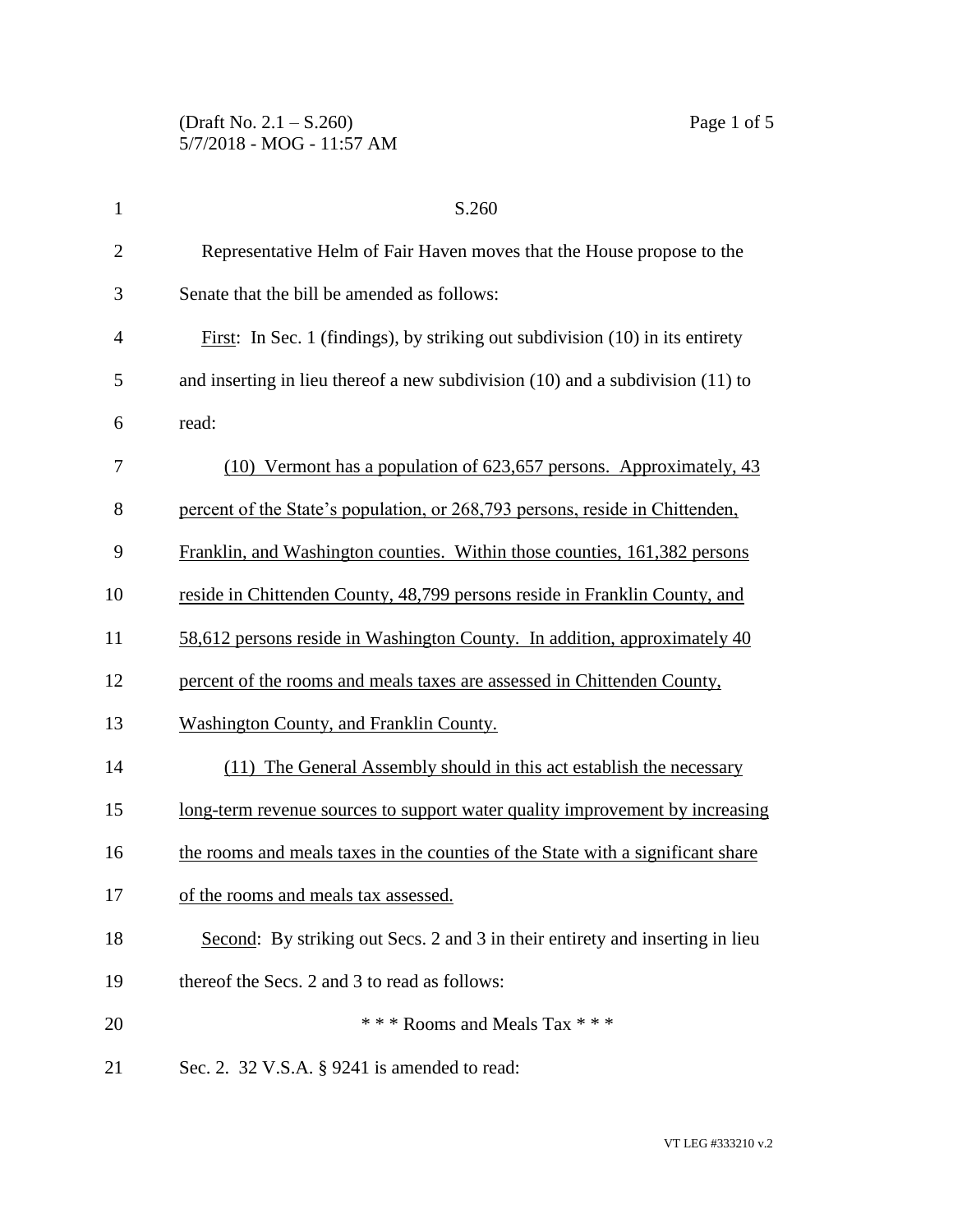(Draft No. 2.1 – S.260) Page 2 of 5 5/7/2018 - MOG - 11:57 AM

## § 9241. IMPOSITION OF TAX (a) An operator in Chittenden County, Washington County, or Franklin County shall collect a tax of nine and six-tenths percent of the rent of each occupancy. An operator in all other counties shall collect a tax of nine percent of the rent of each occupancy. (b)(1) An operator in Chittenden County, Washington County, or Franklin County shall collect a tax on the sale of each taxable meal at the rate of nine and six-tenths percent of each full dollar of the total charge and on each sale for less than one dollar and on each part of a dollar in excess of a full dollar in accordance with the following formula: 11 0.01-0.10 0.01 12 0.11-0.21 0.02 13 0.22-0.31 0.03 0.32-0.42 0.04 0.43 0.52 0.05 0.53-0.63 0.06 17 0.64-0.73 0.07 0.74-0.83 0.08 19 0.84-1.00 0.09 (2) An operator in all other counties in the State shall collect a tax on the sale of each taxable meal at the rate of nine percent of each full dollar of the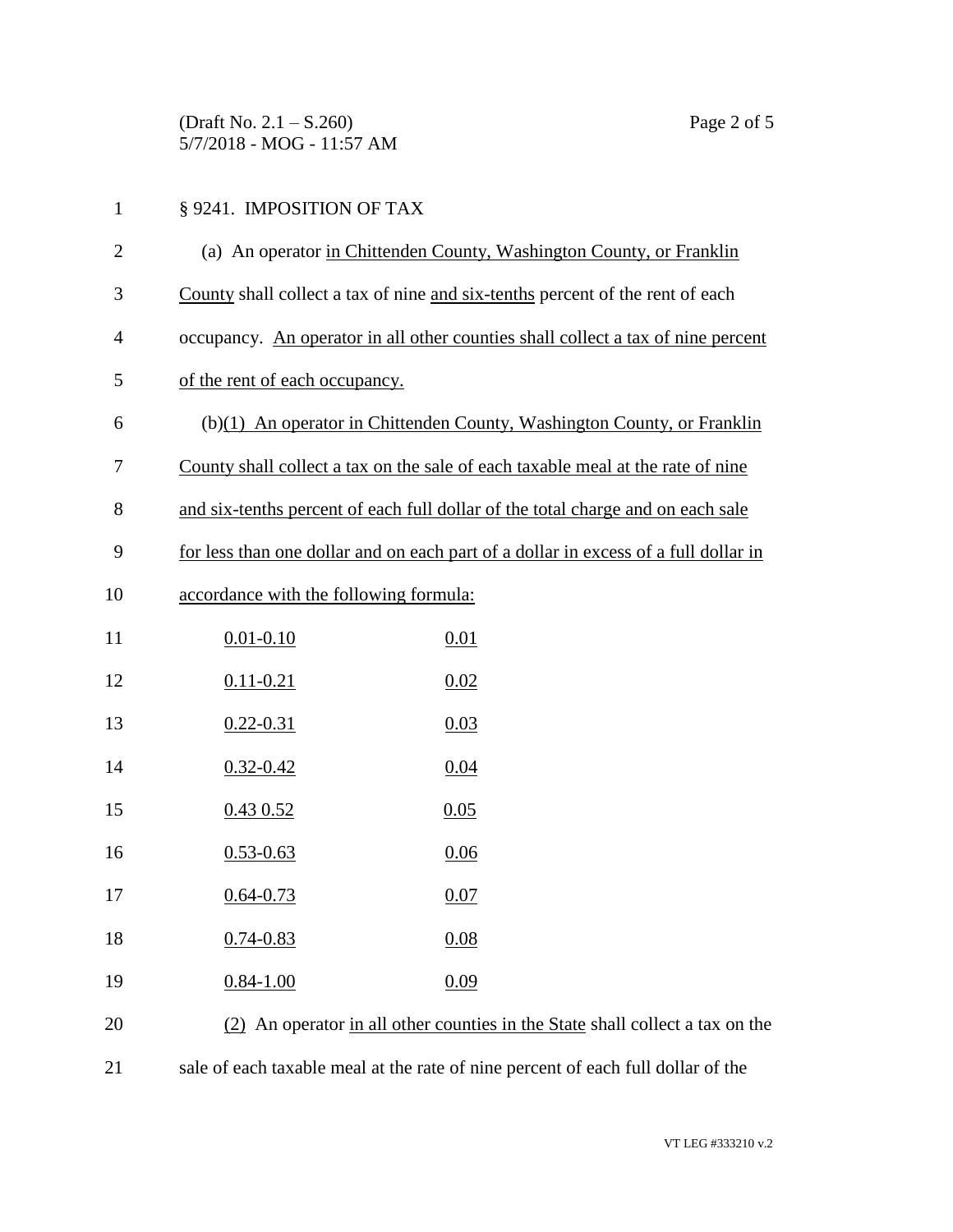## (Draft No. 2.1 – S.260) Page 3 of 5 5/7/2018 - MOG - 11:57 AM

| $\mathbf{1}$   |                | total charge and on each sale for less than one dollar and on each part of a |
|----------------|----------------|------------------------------------------------------------------------------|
| $\mathbf{2}$   |                | dollar in excess of a full dollar in accordance with the following formula:  |
| 3              | $$0.01 - 0.11$ | \$0.01                                                                       |
| $\overline{4}$ | $0.12 - 0.22$  | 0.02                                                                         |
| 5              | $0.23 - 0.33$  | 0.03                                                                         |
| 6              | $0.34 - 0.44$  | 0.04                                                                         |
| 7              | $0.45 - 0.55$  | 0.05                                                                         |
| $8\,$          | $0.56 - 0.66$  | 0.06                                                                         |
| 9              | $0.67 - 0.77$  | 0.07                                                                         |
| 10             | $0.78 - 0.88$  | 0.08                                                                         |
| 11             | $0.89 - 1.00$  | 0.09                                                                         |
| 12             | $0.01 - 0.11$  | 0.01                                                                         |
| 13             | $0.12 - 0.22$  | 0.02                                                                         |
| 14             | $0.23 - 0.32$  | 0.03                                                                         |
| 15             | $0.33 - 0.43$  | 0.04                                                                         |
| 16             | $0.44 - 0.54$  | 0.05                                                                         |
| 17             | $0.55 - 0.65$  | 0.06                                                                         |
| 18             | $0.66 - 0.76$  | 0.07                                                                         |
| 19             | $0.77 - 0.86$  | 0.08                                                                         |
| 20             | $0.87 - 1.00$  | 0.09                                                                         |
| 21             |                | * * *                                                                        |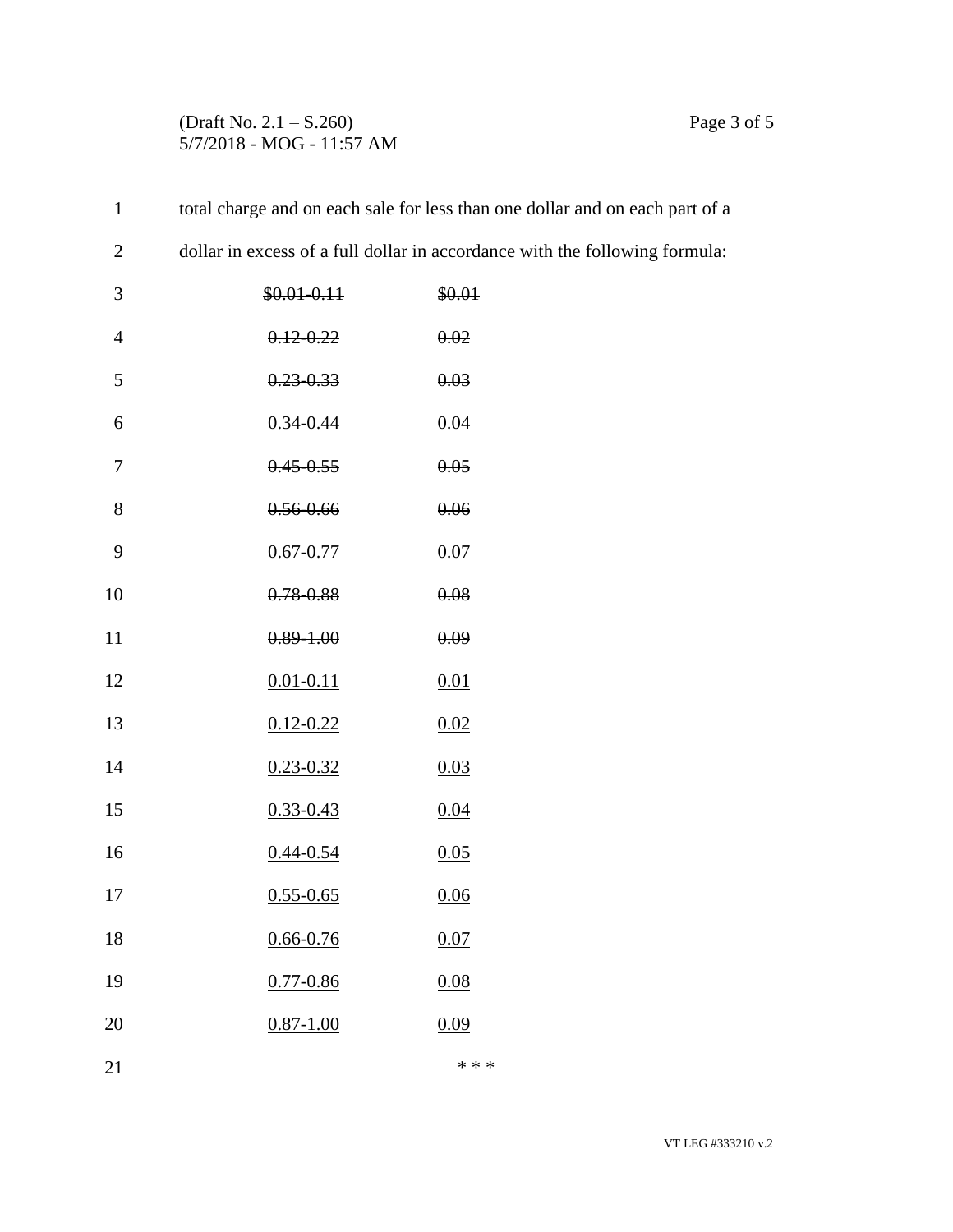(Draft No. 2.1 – S.260) Page 4 of 5 5/7/2018 - MOG - 11:57 AM

| $\mathbf{1}$   | Sec. 3. 32 V.S.A. § 9242(c) is amended to read:                                  |
|----------------|----------------------------------------------------------------------------------|
| $\overline{2}$ | (c) A tax of nine percent of the gross receipts from meals and occupancies       |
| 3              | and 10 percent of the gross receipts from alcoholic beverages, exclusive of      |
| $\overline{4}$ | taxes collected pursuant to section 9241 of this title, received from occupancy  |
| 5              | rentals, taxable meals, and alcoholic beverages by an operator, is hereby levied |
| 6              | and imposed and The tax on occupancy rentals, taxable meals, and alcoholic       |
| 7              | beverages imposed under section 9241 of this title shall be paid to the State by |
| 8              | the operator as herein provided. Every person required to file a return under    |
| 9              | this chapter shall, at the time of filing the return, pay the Commissioner the   |
| 10             | taxes imposed by this chapter as well as all other monies collected by him or    |
| 11             | her under this chapter; provided, however, that every person who collects the    |
| 12             | taxes on taxable meals and alcoholic beverages according to the tax bracket      |
| 13             | schedules of section 9241 of this title shall be allowed to retain any amount    |
| 14             | lawfully collected by the person in excess of the tax imposed by this chapter as |
| 15             | compensation for the keeping of prescribed records and the proper account and    |
| 16             | remitting of taxes.                                                              |
| 17             | Third: By striking out Sec. 4a (Clean Water Fund) in its entirety and            |
| 18             | inserting in lieu thereof a new Sec. 4a to read as follows:                      |
| 19             | *** Clean Water Fund; General Fund ***                                           |
| 20             | Sec. 4a. 10 V.S.A. § 1388 is amended to read:                                    |
| 21             | § 1388. CLEAN WATER FUND                                                         |